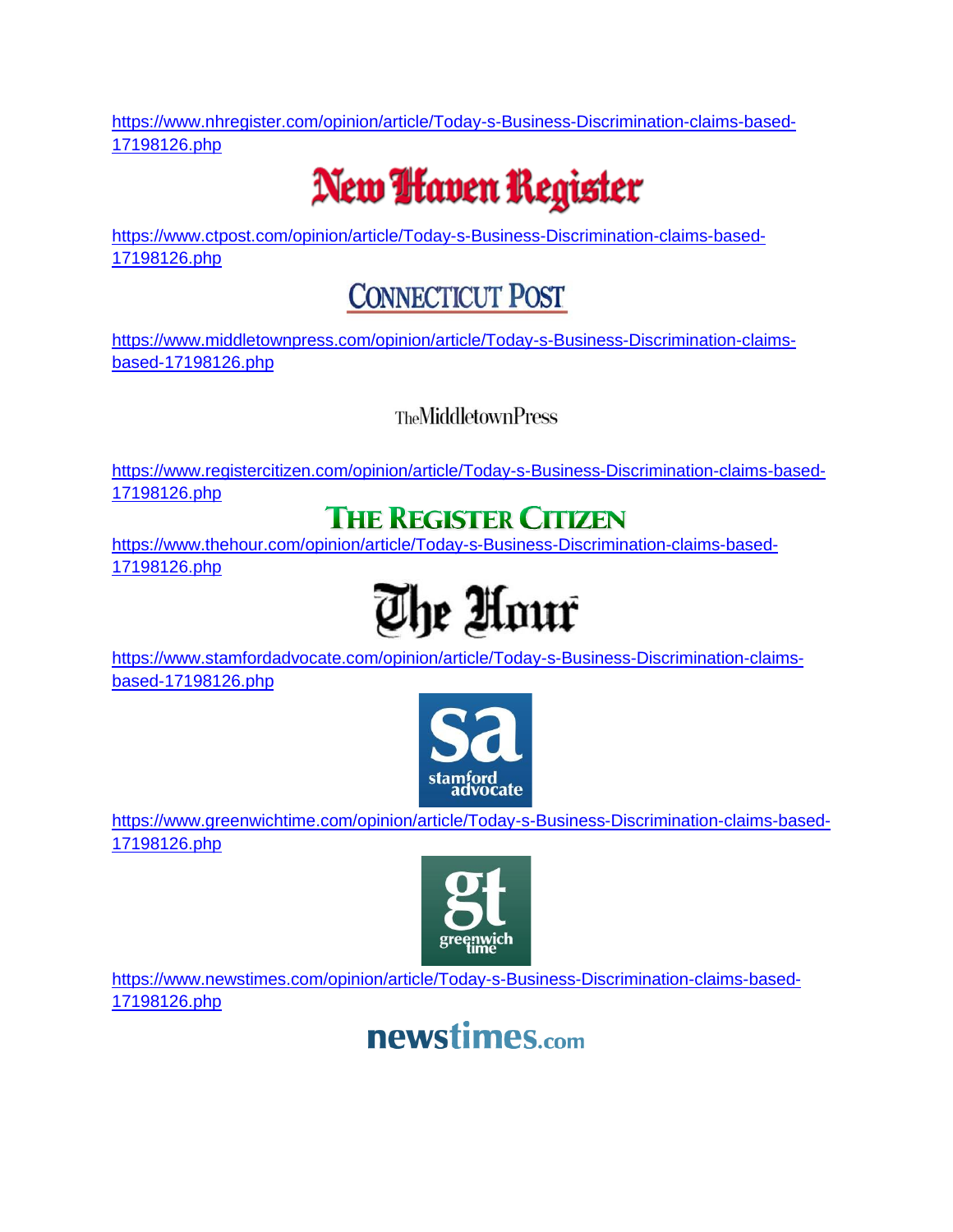[OPINION](https://www.nhregister.com/opinion/)

# Today's Business: Discrimination claims based on mental health rising

Gary Phelan Internet: May 27, 2022; Print: May29, 2022



Gary Phelan; Contributed photo

As Kevin Berling's birthday was approaching, he asked his employer not to celebrate his birthday because it might trigger a panic attack due to his anxiety disorder. After the employee who planned office birthday parties forgot about his request, the birthday party went forward and Berling did suffer a panic attack.

Berling went to his car, ate lunch and told his manager by text that he was upset his request was ignored. He was confronted and criticized the following day and had another panic attack. Three days later, Berling was terminated. Last month, a jury awarded him \$450,000 for his disability discrimination claim.

Berling is one of the escalating number of employees claiming workplace discrimination based on mental health. About 30 percent of claims filed with the federal Equal Employment Opportunity Commission in fiscal 2021 involved mental health-related claims. EEOC Commissioner Andrea Lucas recently said that claims related to mental health "are going to start to explode into the public's sight soon."

The COVID-19 pandemic may be among the reasons for the increase in the last two years. The EEOC observed that "employees with certain pre-existing mental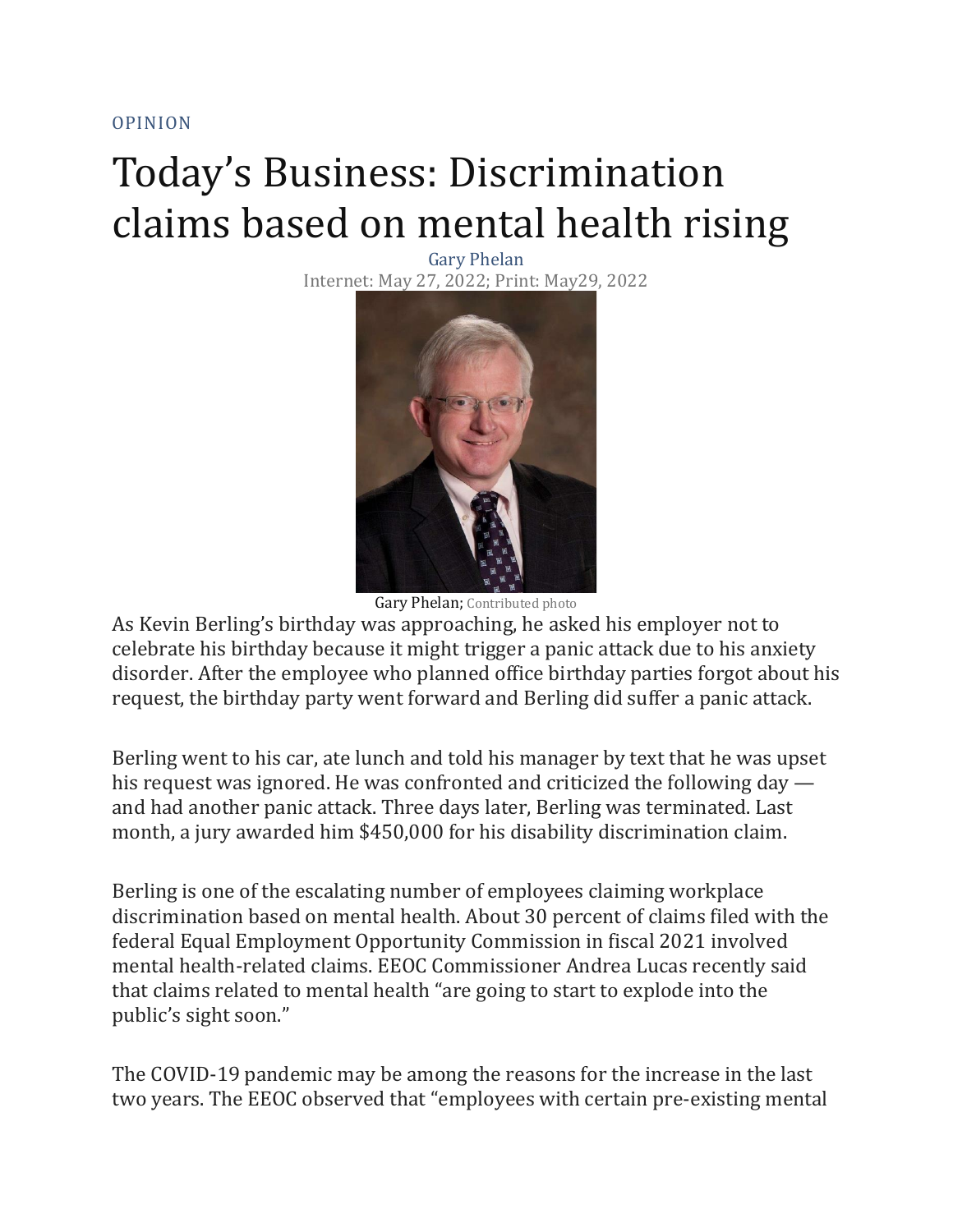health conditions, for example, anxiety disorder, obsessive-compulsive disorder or post-traumatic stress disorder ... may have more difficulty handling the disruption to daily life that has accompanied the COVID-19 pandemic."

Specifically, anxiety and PTSD account for most of the federal mental health claims filed in 2021. The other mental health conditions include depression, bipolar disorder, schizophrenia and cumulative trauma disorder.

There is no federal list of medical conditions which meet the statute's definition of disability. Rather, the condition must substantially limit a major life activity. Connecticut defines it more broadly, covering persons with a present or past history of mental disability.

If the employee's mental health impairment may be covered under federal or Connecticut statute, the employer might be required to provide the employee with a reasonable accommodation. There are a wide range of possible accommodations based on the employee's needs, such as permitting remote work, flexible scheduling, providing a leave of absence or providing a private workspace. Nevertheless, employers should not assume there is a need for an accommodation. An employer generally will not be required to accommodate an employee's mental health impairment unless his or her medical condition is disclosed with a request for some kind of adjustment or assistance as an accommodation.

The COVID-19 pandemic is not the only catalyst for the increase in claims. Today, there is much greater awareness about the mental health challenges faced by employees. The stigma based on mental health has steadily declined particularly among younger employees. As a result, more employees who in the past would have remained silent now are more willing to talk about their mental health challenges.

A variety of resources are available to employers. At the top of the list is the federal Job Accommodation Network. For example, JAN suggests that employers consider the following questions when seeking to accommodate those with mental health conditions.

1. What limitations is the employee experiencing?